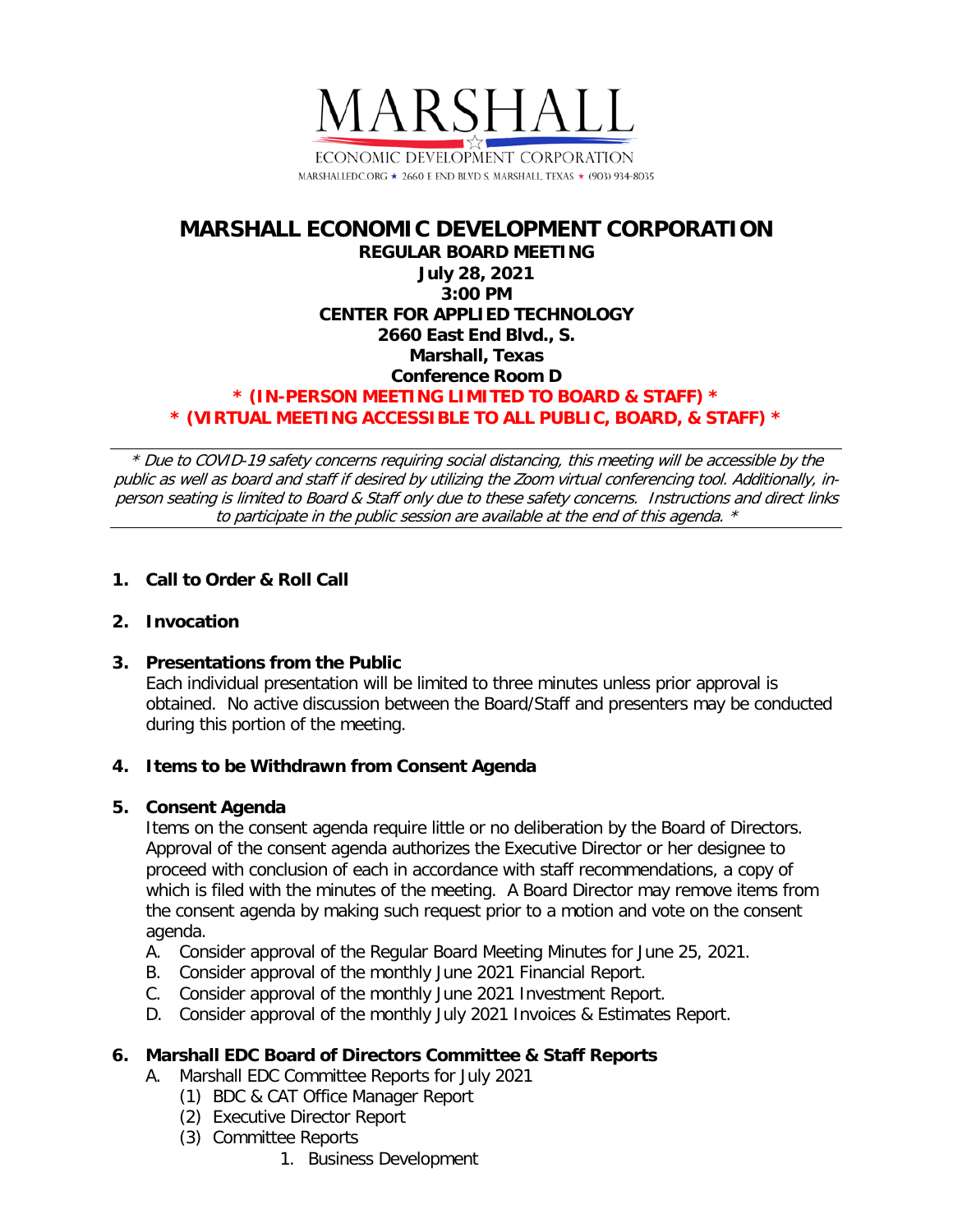

- 2. Property
- 3. Marketing & Planning
- 4. Financial

### **7. Special Presentation by East Texas Workforce Solutions**

### **8. Executive Session**

- A. Discuss or deliberate regarding commercial or financial information that the governmental body has received from a business prospect that the government body seeks to have locate, stay, or expand in or near the territory of the governmental body and with which the governmental body is conducting economic development negotiations; or deliberate the offer of a financial or other incentive to a business prospect (section 551.087, Texas Govt. Code).
	- (1) Project Education & Training
	- (2) Marshall Business Park Development
	- (3) Project Coil
	- (4) Project Virginia
	- (5) Prospect Leads
- B. Deliberate the purchase, exchange, lease, or value of real property if deliberation in an open meeting would have a detrimental effect on the position of the governmental body in negotiations with a third person. (Section 551.072, Texas Govt. Code).
- C. Deliberate the appointment, employment, evaluation, re-assignment, duties, discipline or dismissal of a public officer or employee. (Section 551.074, Texas Govt. Code).
- D. Reconvene into Regular Session The Marshall Economic Development Corporation will reconvene into Regular Session, pursuant to the provisions of Chapter 551 of the Texas Government Code, to take any action necessary regarding the executive session.

#### **9. Discussion and possible consideration of establishing an annual EDC staff and board retreat for training and planning.**

**10. Discussion of setting a time for the Joint City-EDC meeting and other joint economic development training sessions.**

#### **11. Adjournment**

**THIS MEETING WILL BE CONDUCTED IN ACCORDANCE WITH THE AMERICANS WITH DISABILITIES ACT. THE FACILITY IS WHEELCHAIR ACCESSIBLE AND HANDICAP PARKING IS AVAILABLE. REQUESTS FOR SIGN INTERPRETIVE SERVICES WILL BE AVAILABLE WITH AT LEAST 48 HOURS NOTICE PRIOR TO THE MEETING. TO MAKE ARRANGEMENTS FOR THOSE SERVICES, PLEASE CALL 903-934-8035.**